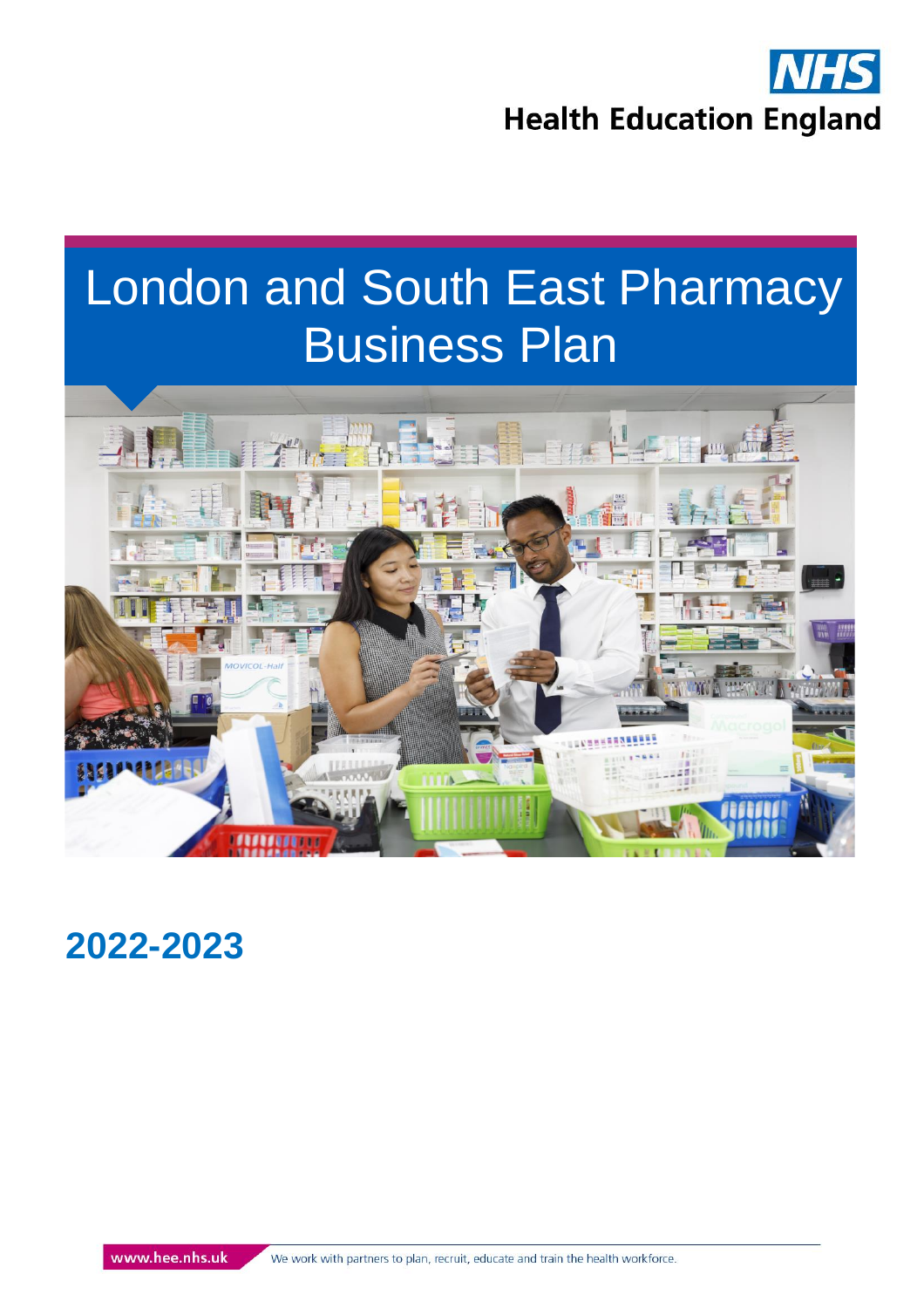## **Contents**

| Health Education England London and South East Pharmacy Priorities for 2022-234 |  |
|---------------------------------------------------------------------------------|--|
|                                                                                 |  |
|                                                                                 |  |
|                                                                                 |  |
|                                                                                 |  |
|                                                                                 |  |
|                                                                                 |  |
|                                                                                 |  |
|                                                                                 |  |
|                                                                                 |  |
|                                                                                 |  |
|                                                                                 |  |
|                                                                                 |  |
|                                                                                 |  |
| Appendix One: Governance - How our programmes of work are structured. 21        |  |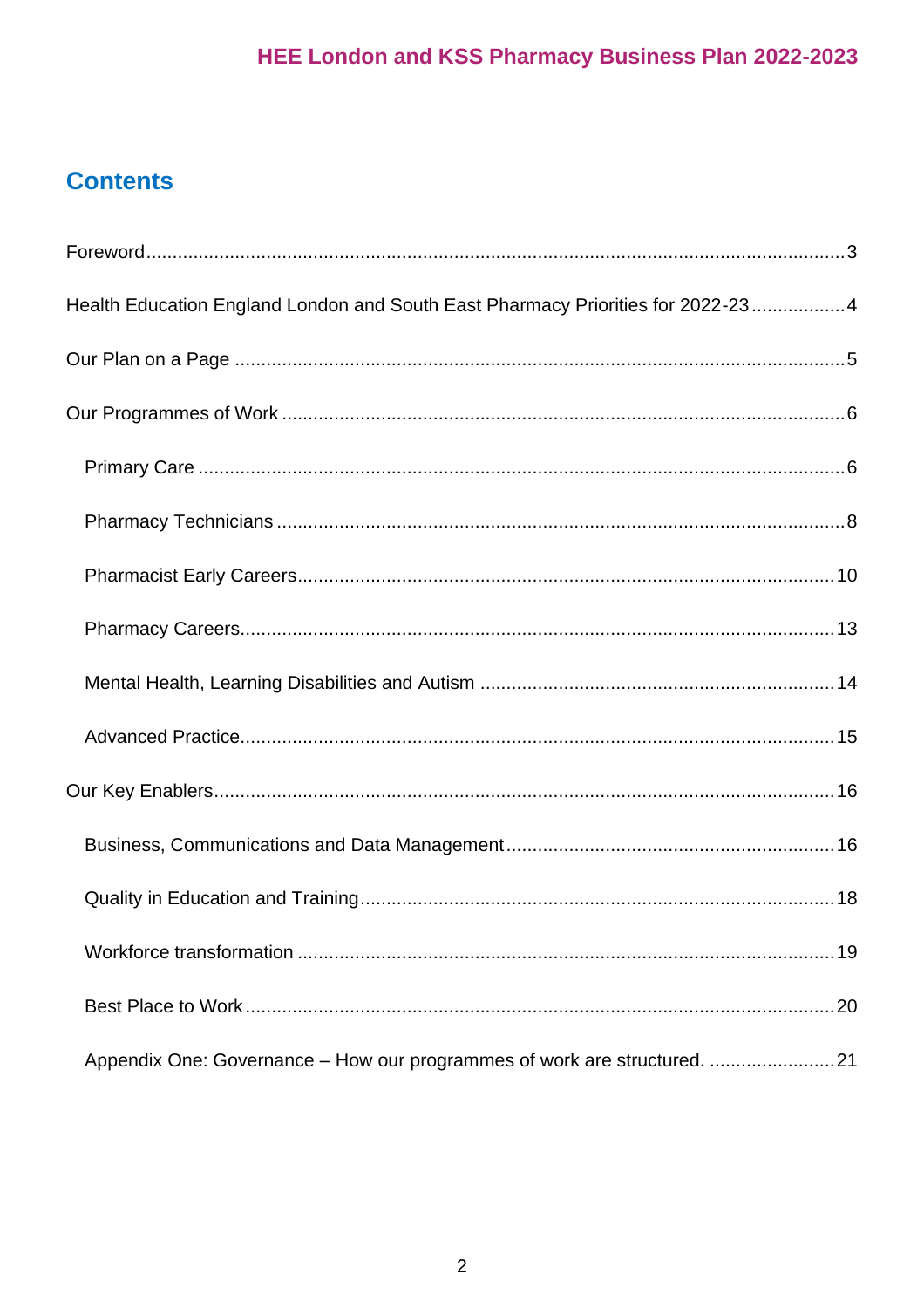# <span id="page-2-0"></span>**Foreword**

We start the year on a journey of change, a change that will see the creation of a 7 region pharmacy structure in Health Education England. We will establish a Southeast regional pharmacy team to support a consistent approach to the delivery of the Pharmacist Education and Training reforms and pharmacy technician workforce expansion across England. In addition, we will continue to engage and inform the future operating model when HEE and NHSE/I become one organisation. We believe these changes represent an exciting opportunity to integrate the pharmacy profession into delivering services to improve the lives and outcomes of people.

The inclusion of pharmacy in the clinical tariff from September 2022 is instrumental to delivering the Pharmacist Initial Education and Training reforms. We are excited to continue to work with partners to build on the success of expanding multisector foundation training to support the development capacity to enable the implementation of clinical placements in the undergraduate MPharm degree.

We are looking forward to welcoming the start of HEE Regional Integration leads, one each for London and the Southeast who will work closely with NHSE/I to build the capacity and capability of frontline pharmacy staff in community and primary care.

We are delighted to commence the second phase of the development of the Pharmacy Careers map to focus on careers as a pharmacy technician in mental health and the health and justice sector to increase awareness and attraction into pharmacy careers. To expand our outreach programme, we will be supporting the development of pharmacy career ambassadors.

Front and centre to achieving our ambition, is our people. We are committed to supporting the development of our teams to ensure we are diverse, inclusive, and effective together so we can continue to best support the development and transformation of the pharmacy workforce.

We look forward to working with you.



**[Helen Porter](https://www.lasepharmacy.hee.nhs.uk/home/meet-the-team/) HEE Pharmacy Dean London and Kent, Surrey, and Sussex**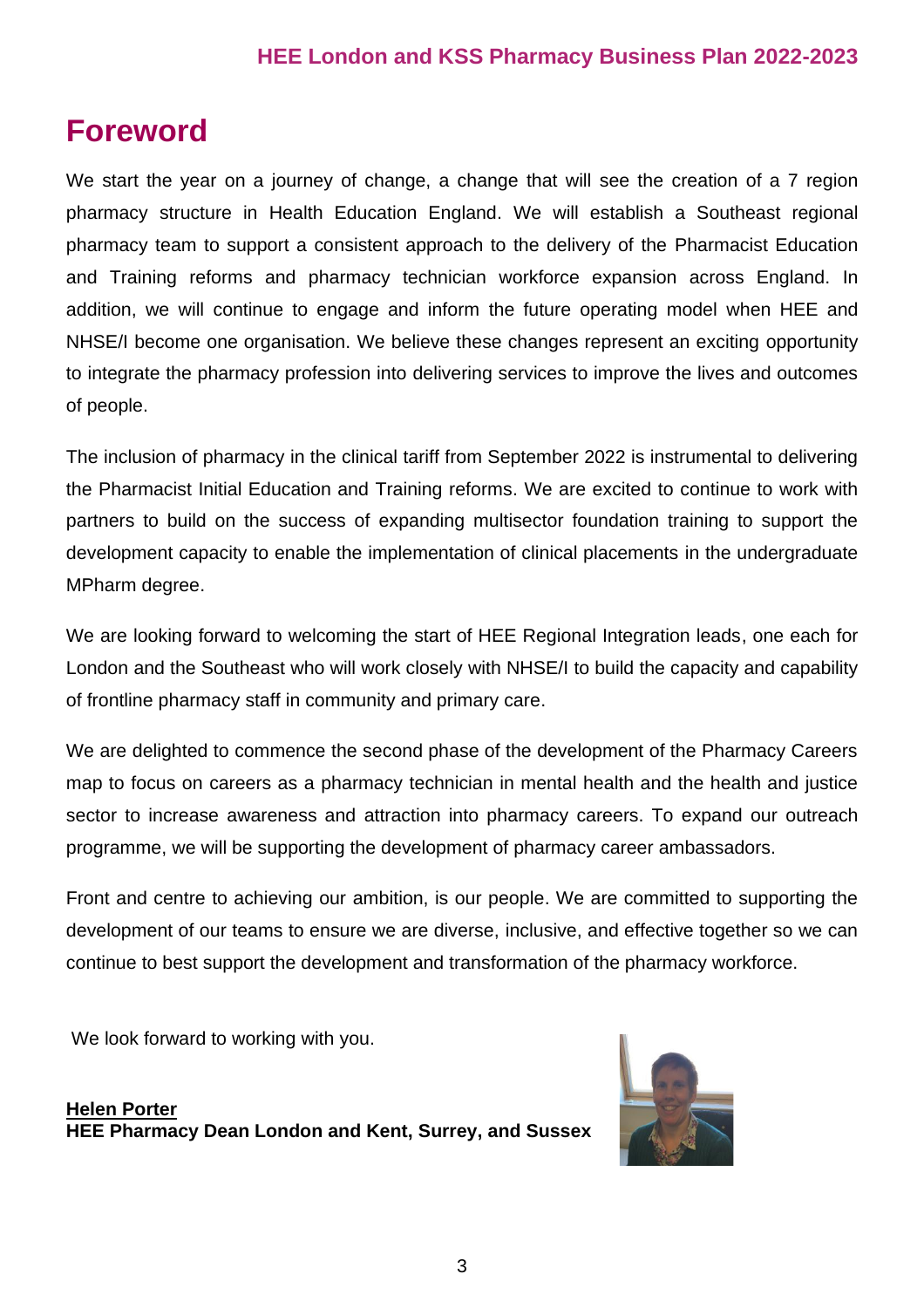# <span id="page-3-0"></span>**Health Education England London and Southeast Pharmacy Priorities for 2022-23**

- 1. Future workforce
	- a. To make pharmacy an attractive career choice and widen participation to ensure we have a sustainable workforce.
	- b. Implementation of the Initial Education and Training (IET) standards (2021) for pharmacists, specifically transitioning to a quality managed foundation programme for all regional training places.
	- c. To support pharmacy technician (PT) workforce growth and new ways of working by supporting the expansion of the pharmacy technician workforce across sectors.
- 2. Current workforce
	- a. Develop the current PT workforce to meet the changing skill requirements of the new service models being developed to support the NHS Long Term Plan and Primary Care Networks (PCNs).
	- b. Develop an understanding of how post registration training needs are changing for pharmacists, and how we support the current workforce to continue to deliver high quality services to patients and our local populations through the delivery of the newly qualified pharmacist programme and the pharmacy integration fund priorities.
- 3. Quality:
	- a. Supporting the development and delivery of high-quality education and training for Pharmacy professionals regionally, aligned to the domains of the [HEE quality](https://www.hee.nhs.uk/our-work/quality)  [framework](https://www.hee.nhs.uk/our-work/quality)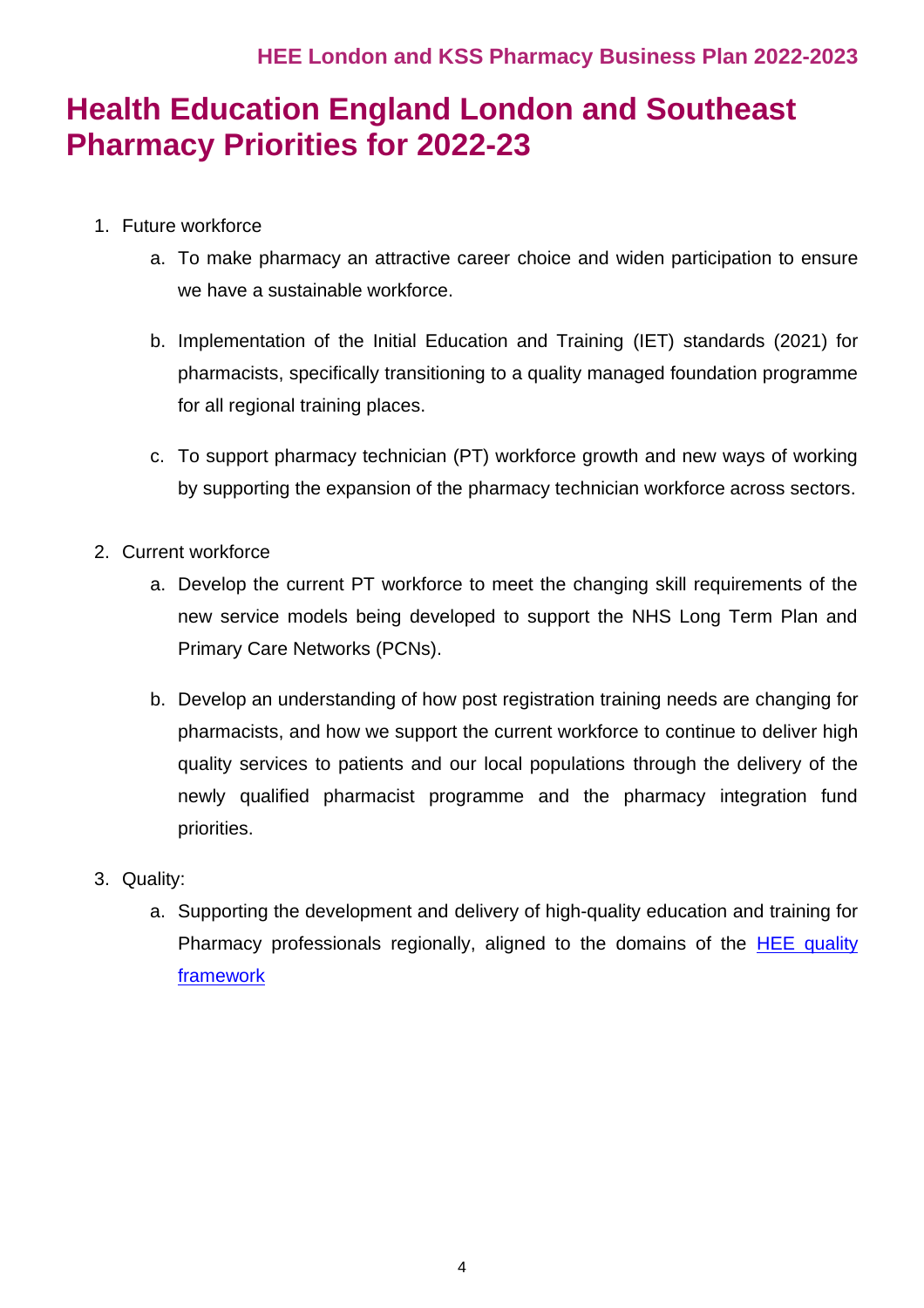# <span id="page-4-0"></span>**Our Plan on a Page**

**HEE is part of the NHS, and we work with partners to plan, recruit, educate and train the health workforce.**

**HEE LaSE Pharmacy exists to support the delivery of excellent healthcare and health improvement for the public across London, Kent, Surrey, and Sussex, by ensuring that the pharmacy workforce has the right numbers of staff, with the right skills, values, and behaviours, at the right time and in the right place.**

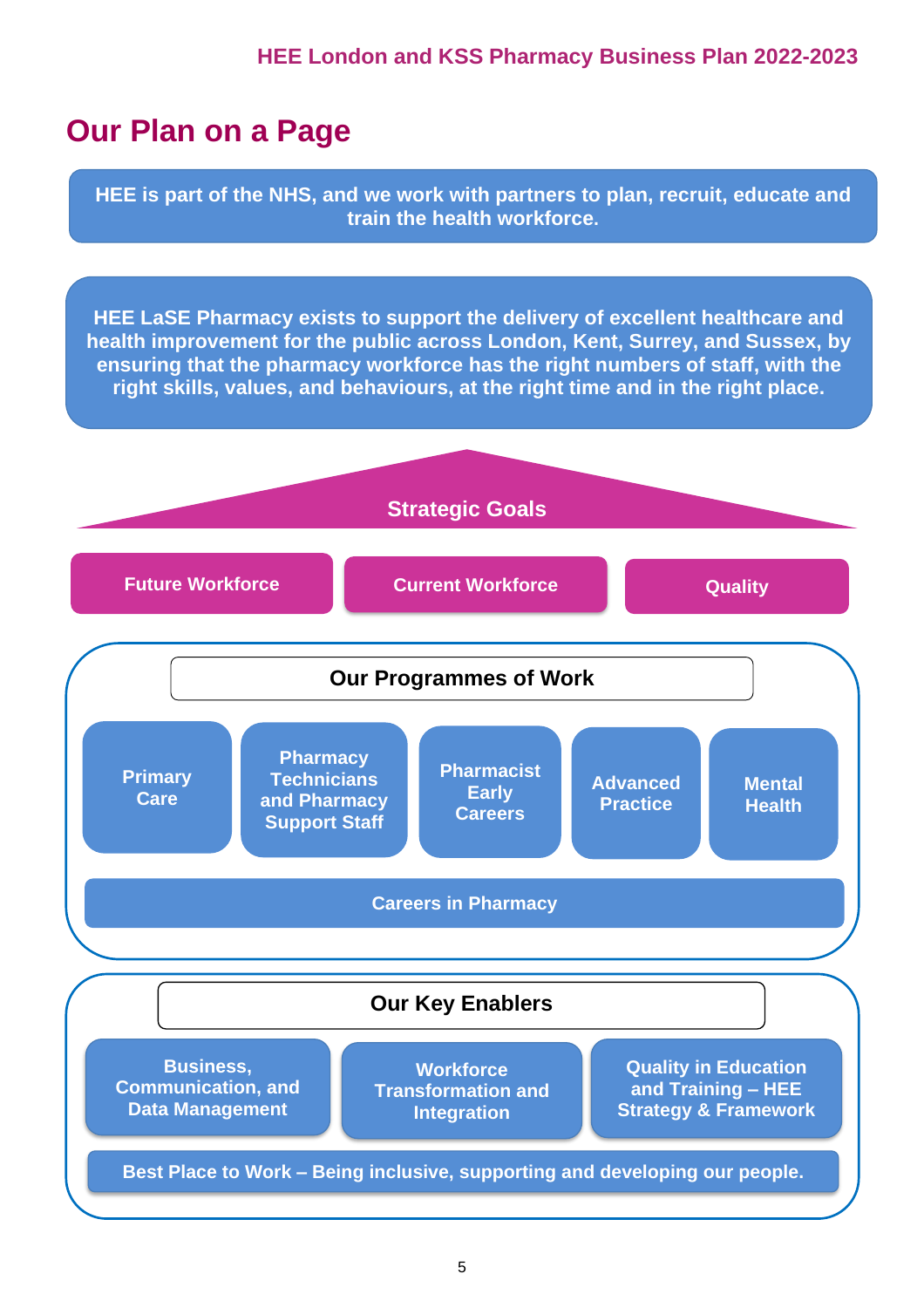### **Our Programmes of Work**

#### **Primary Care**

**Goal:** Support the integration of all stakeholders within primary care into Primary Care Network (PCN) structures, understand how the education and training requirement of the workforce is changing with the emergence of extended and new roles and facilitate adoption and spread through collaboration and sharing best practice.

#### **Lead:** Atif Shamim

<span id="page-5-1"></span><span id="page-5-0"></span>

| <b>Objective</b>                                                                                                                        | <b>Priority Areas</b>                                                                                                                                                                                                                                                                                                                                                                |
|-----------------------------------------------------------------------------------------------------------------------------------------|--------------------------------------------------------------------------------------------------------------------------------------------------------------------------------------------------------------------------------------------------------------------------------------------------------------------------------------------------------------------------------------|
| Pilot and evaluate processes to inform the national<br>model for the quality assurance of primary care<br>training sites                | Agree quality metrics as part of entry criteria into national pharmacy recruitment.<br>Pilot quality documentation for national implementation.<br>Work with non-pharmacy primary care groups to align pharmacy with multi-<br>professional sign off plans.                                                                                                                          |
| Develop multi-professional resources to support<br>patient consultation.                                                                | Update current and produce new dental factsheets to support community pharmacists<br>and their teams with consultation.                                                                                                                                                                                                                                                              |
| Support the development of new and extended<br>roles to improve access to treatment, support<br>better outcomes and disease prevention. | Facilitate networks for collaboration and sharing best practice to support adoption and<br>initiate projects/identify support required in practice.<br>Support development and increase confidence of community pharmacy teams to<br>manage long term conditions, e.g., the community pharmacy cancer pilot to allow<br>better support patients living with cancer in the community. |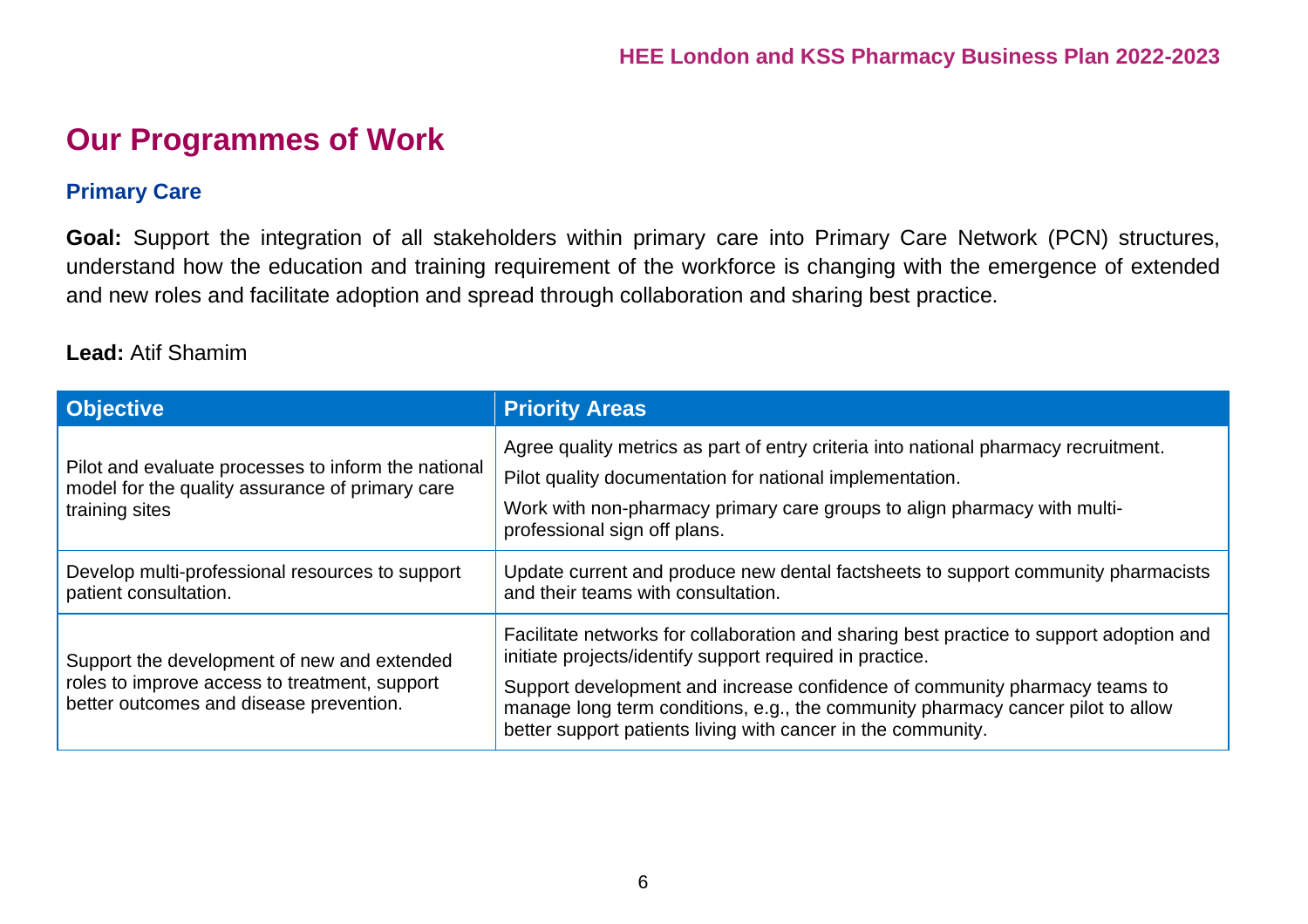| <b>Objective</b>                                                                                                                                                     | <b>Priority Areas</b>                                                                                                            |
|----------------------------------------------------------------------------------------------------------------------------------------------------------------------|----------------------------------------------------------------------------------------------------------------------------------|
| Collaborate with system leads to support the<br>development of leadership capability and capacity<br>toto support the integration of community<br>pharmacy into PCNs | Establish a project group, encompassing HEE, LPC and NHSE/I professional leads to<br>scope and design the development offer.     |
|                                                                                                                                                                      | Offer training to community pharmacy PCN leads across all SE PCNs and evaluate<br>impact to inform next steps.                   |
| Deliver the Pharmacy Integration Fund 22/23<br>priorities in the region                                                                                              | Support the national procurement of independent prescribing and work with partners to<br>enable access to places from Sept 2022. |
|                                                                                                                                                                      | Increase education and clinical supervision capacity and capability for pharmacy<br>workforce trainees.                          |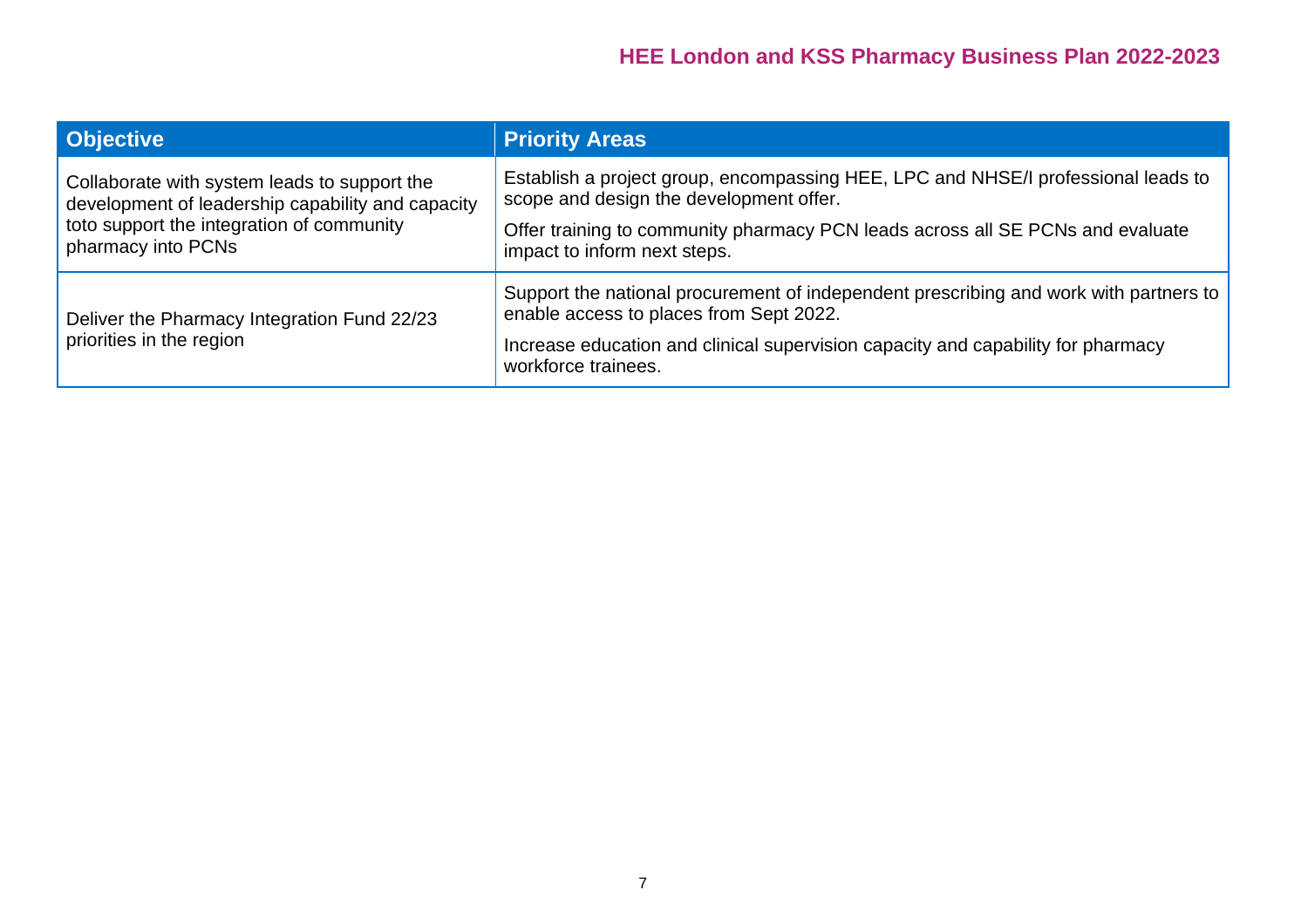#### **Pharmacy Technicians**

**Goal:** To support the development of the National HEE Pharmacy Technician and Support Staff Strategy to ensure regional pharmacy technician (PT) workforce growth, development, and integration of new/extended roles in practice. In addition, drive the development of structured career pathways supported by right education and training to meet current and changing service needs.

**Lead:** Tracey Tisley (Helen Porter, National)

<span id="page-7-0"></span>

| <b>Objective</b>                                                                                | <b>Priority Areas</b>                                                                                                                                                                                                                                                                                               |
|-------------------------------------------------------------------------------------------------|---------------------------------------------------------------------------------------------------------------------------------------------------------------------------------------------------------------------------------------------------------------------------------------------------------------------|
| Understand the current workforce and identify                                                   | Support HEE National initiative to establish workforce analytics and modelling<br>strategies to understand the demographics, diversity, distribution, and attrition of the<br>pharmacy technician workforce.                                                                                                        |
| training needs.                                                                                 | Identify training needs of current legacy and newly registered pharmacy technicians.                                                                                                                                                                                                                                |
|                                                                                                 | Redefine foundation and advanced practice for pharmacy technicians                                                                                                                                                                                                                                                  |
| Ensure there is growth in the pharmacy technician<br>workforce.                                 | Create additional training capability and capacity by facilitating the establishment of<br>new training sites as part of community and cross-sector training to include building on<br>learning from previous expansion cohorts.                                                                                    |
|                                                                                                 | Support HEE National initiatives to define roles of pharmacy technicians and<br>pharmacy support staff to include developing content to showcase contributions to<br>patient care and role in healthcare team for career promotion.                                                                                 |
| Ensure the right education and training to support<br>pharmacy technician workforce development | Work with pharmacy employers to develop the current pharmacy technician workforce<br>across all sectors to ensure they meet the 2017 GPhC IET. In addition, understand<br>and mitigate challenges associated with implementation of the new IET in practice to<br>minimise impact on future training site capacity. |
|                                                                                                 | Develop clear career pathways and support to enable pharmacy support staff to<br>undertake training to become a pharmacy technician.                                                                                                                                                                                |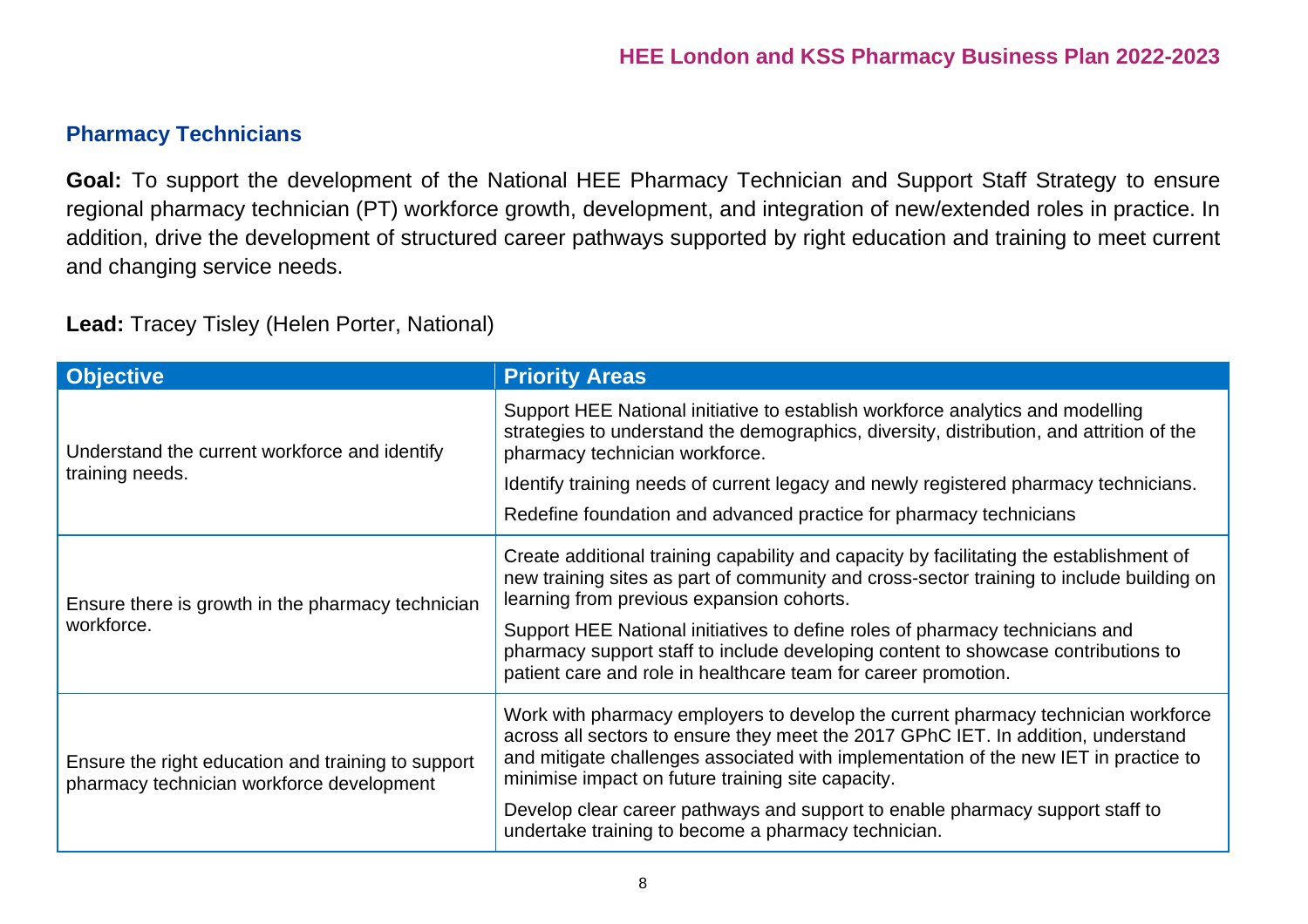| <b>Objective</b>                                                                                                                                        | <b>Priority Areas</b>                                                                                                                                                   |
|---------------------------------------------------------------------------------------------------------------------------------------------------------|-------------------------------------------------------------------------------------------------------------------------------------------------------------------------|
| Review the Medicines Optimisation Programme<br>(MOP) to ensure it meets the needs of the<br>pharmacy technician and pharmacy support staff<br>workforce | Deliver the MOP for legacy pharmacy technician workforce and pharmacy support staff<br>(pharmacy technicians will not have access to the current MOP after August 2022) |
|                                                                                                                                                         | Ensure identified legacy pharmacy technician workforce trained before removal of<br>medicines reconciliation course                                                     |
|                                                                                                                                                         | Review Patient's Own Drug (POD) assessment course to ensure still fit for purpose for<br>pharmacy support staff                                                         |
|                                                                                                                                                         | Identify if additional learning/training required within medicines optimisation for<br>pharmacy technicians or pharmacy support staff                                   |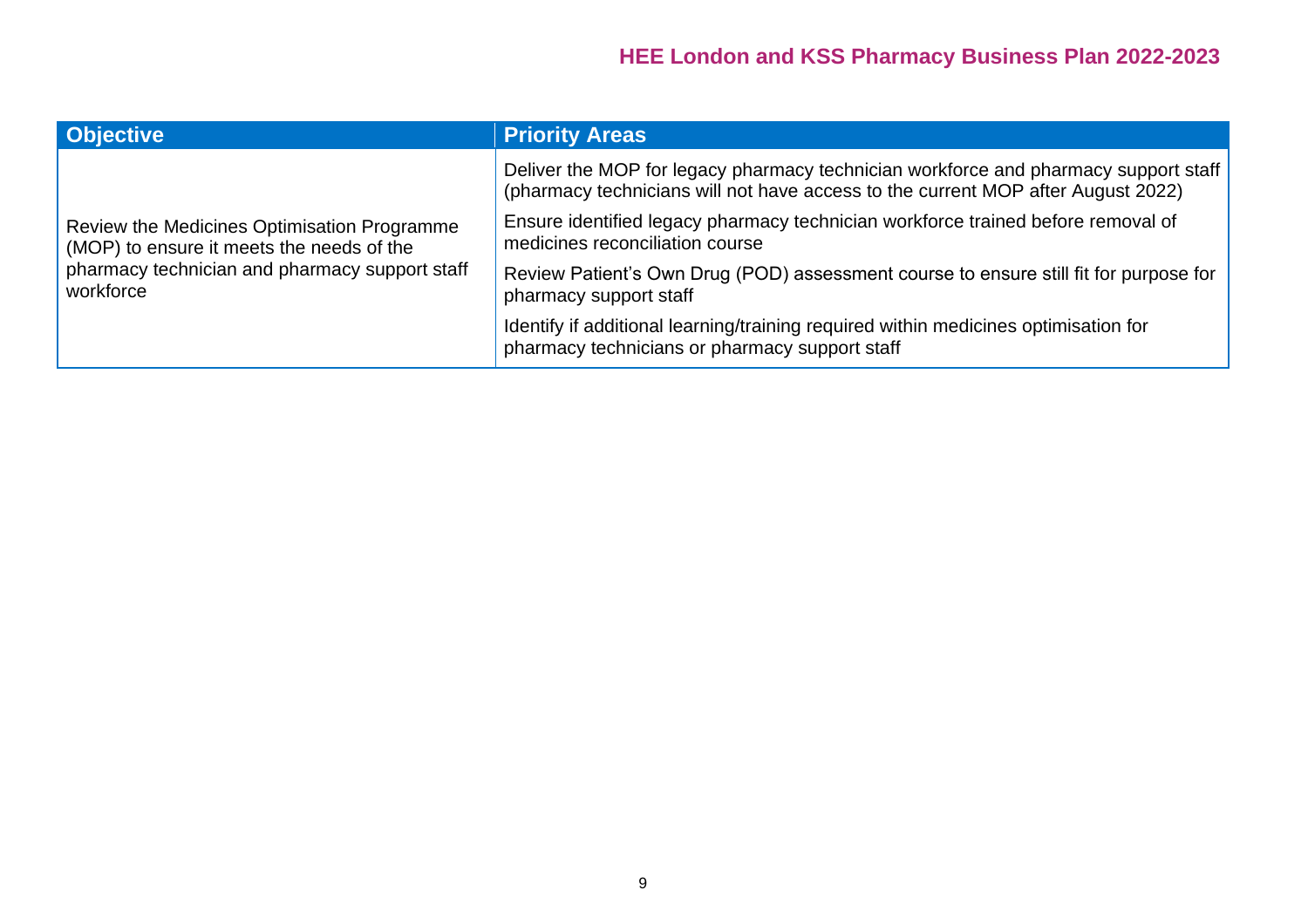#### **Pharmacist Early Careers**

**Goal:** To lead and support the delivery of the national pharmacist reform programme and to work with stakeholders across the region to prepare for and support the full implementation of the reformed GPhC standards for the initial education and training of pharmacists (IETP), i.e., years 1-4 and the Foundation Training Year. In addition, support the development of the existing pharmacist early careers workforce over the transitional years to ensure they have a skillset commensurate with those registering after completion of the IETP, through the Newly Qualified Pharmacist Pathway. HEE LaSE Pharmacy staff and Early Careers Training Programme Directors facilitate this work.

**Overall Lead:** Katie Reygate **Foundation Trainee Pharmacist Programme Lead:** Rachel Stretch **Early Careers Pharmacist Lead:** Jennifer Guffie

<span id="page-9-0"></span>

| <b>Objective</b>                                                                                           | <b>Priority Areas</b>                                                                                                                                                                                                                                                                                                                                                                                                                                                                                                                                                                                                                                              |
|------------------------------------------------------------------------------------------------------------|--------------------------------------------------------------------------------------------------------------------------------------------------------------------------------------------------------------------------------------------------------------------------------------------------------------------------------------------------------------------------------------------------------------------------------------------------------------------------------------------------------------------------------------------------------------------------------------------------------------------------------------------------------------------|
|                                                                                                            | Utilise expertise in the HEE LaSE Pharmacy team to lead and support national<br>workstreams to implement the IETP reforms including (not exhaustive list):                                                                                                                                                                                                                                                                                                                                                                                                                                                                                                         |
| Lead and support the National Initial Education<br>and Training of Pharmacists (IETP) reform<br>programme. | Foundation Training Year Programme: Helen Porter - Senior Responsible Officer<br>Foundation Training Year E-portfolio: Katie Reygate - Workstream Lead, Pam<br>Bahia, Fateha Al-Emram, Wendi Lee, Arif Senturk core project team<br>Foundation Training Year Quality: Katie Reygate, Shane Costigan, Atif Shamim<br>and Suraj Varia supporting<br>Foundation Training Year Programme: Rachel Stretch and Iain Taylor supporting<br>Year 1 – 4 E-portfolio: Katie Reygate Co-chair<br>Newly Qualified Pharmacist Pathway: Jenny Guffie supporting<br>Signpost stakeholders across the region to be engaged with national workstreams,<br>where opportunities arise. |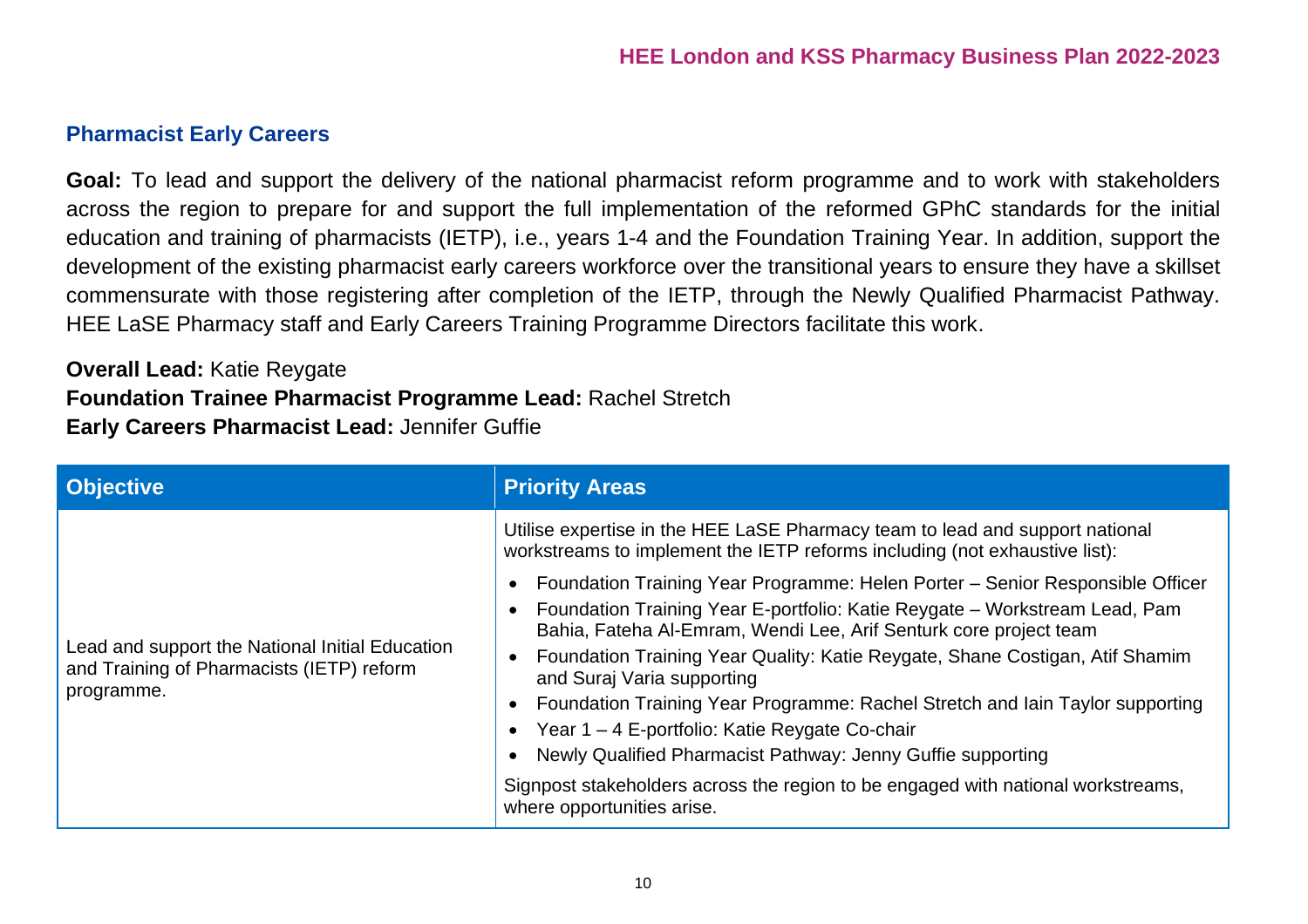| <b>Objective</b>                                                                                                                                                           | <b>Priority Areas</b>                                                                                                                                                                                                                                                                                                             |
|----------------------------------------------------------------------------------------------------------------------------------------------------------------------------|-----------------------------------------------------------------------------------------------------------------------------------------------------------------------------------------------------------------------------------------------------------------------------------------------------------------------------------|
| Regional Stakeholder Engagement and Innovation<br>Development                                                                                                              | Engage, support and provide direction to stakeholders, through the Early Careers<br>Steering Group, local ICS engagement and Trainee Pharmacist Educational<br>Programme Directors network in relation to the IETP reforms. Feedback stakeholder<br>perceptions and progress with implementation, to national programmes of work. |
|                                                                                                                                                                            | Work with stakeholders, and at ICS level, to scope and gather intelligence on issues<br>raised as risks in the implementation of the IETP reforms, and develop mitigative<br>actions, including resources, where needed, to reduce risk.                                                                                          |
|                                                                                                                                                                            | Develop stakeholder networks across ICSs and the region, to enable collaboration and<br>innovation in the implementation of the IETP reforms.                                                                                                                                                                                     |
| Implement Year 1 - 4 IETP Reforms                                                                                                                                          | Work with Schools of Pharmacy to evaluate models to test approaches to increase<br>placement capacity in the region to inform future models of delivery.                                                                                                                                                                          |
|                                                                                                                                                                            | Work with Stakeholders and local Schools of Pharmacy to establish collaborations to<br>support the implementation of clinical placements in the undergraduate MPharm<br>degree, with the inclusion of Pharmacy in the non-medical tariff from Sept 2022.                                                                          |
| Foundation Pharmacist Training (Year 5):<br><b>Implement IETP Reforms</b><br><b>Recruitment of trainees</b><br>Deliver HEE commissioned Training<br>$\bullet$<br>Programme | Work with stakeholders to pilot approaches to quality management and implement<br>quality management systems for all foundation training places across the region.                                                                                                                                                                |
|                                                                                                                                                                            | Input learning from HEE LaSE Doctors Prescribing Assessment into national<br>programme to inform models to implement prescribing in year 5.                                                                                                                                                                                       |
|                                                                                                                                                                            | Design and deliver a regional foundation trainee pharmacist programme informed by<br>stakeholder feedback and aligned to national principles of IETP reform.                                                                                                                                                                      |
|                                                                                                                                                                            | Work with stakeholders to increase the number of multisector Foundation Pharmacist<br>Training places available in the region.                                                                                                                                                                                                    |
|                                                                                                                                                                            | Engage with stakeholders and ensure foundation training year programmes are<br>advertised and recruited to via the Oriel IT platform. Manage all regional recruitment<br>activities in line with national timelines.                                                                                                              |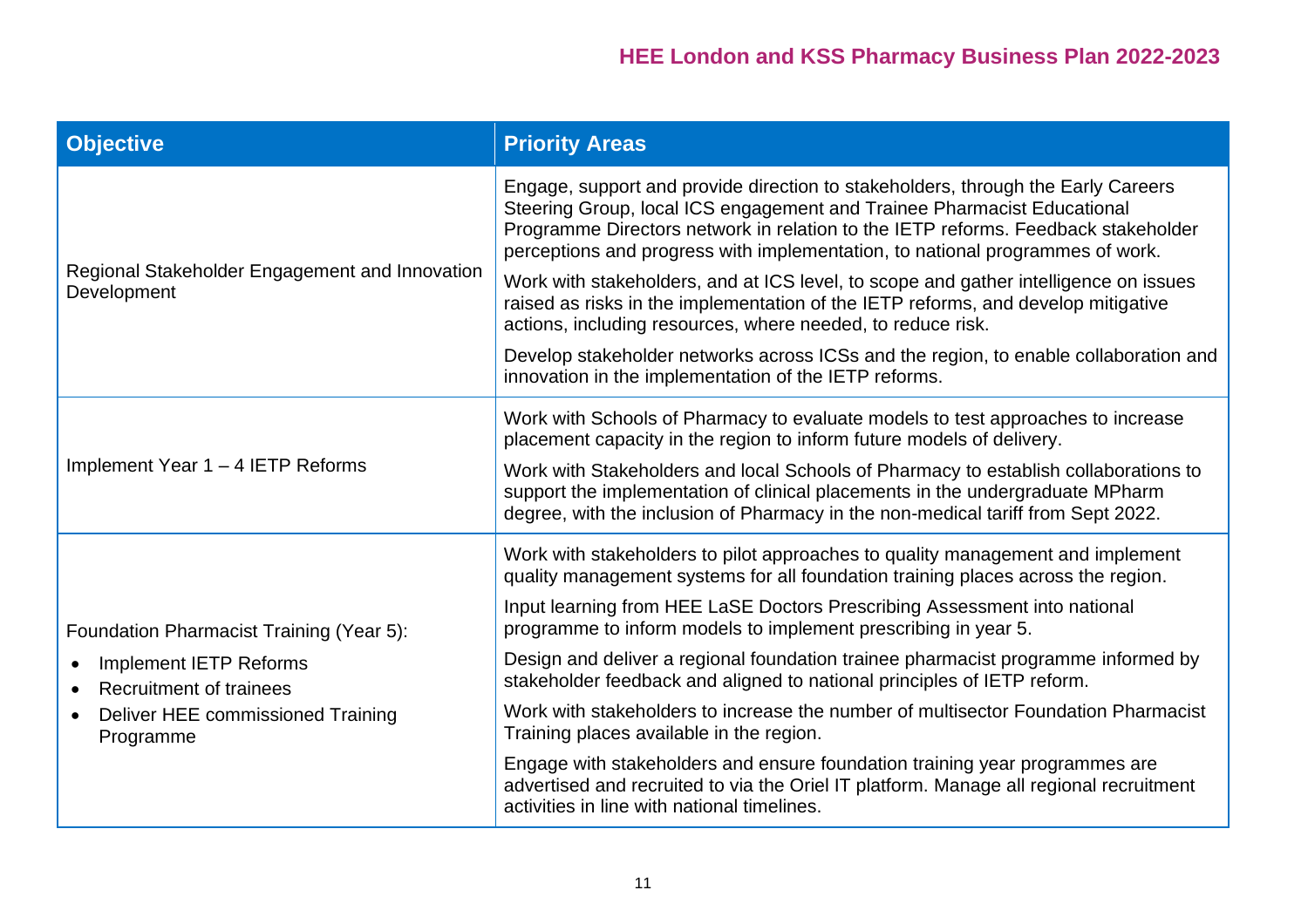| <b>Objective</b>                                                                                 | <b>Priority Areas</b>                                                                                                                                                                                                                           |
|--------------------------------------------------------------------------------------------------|-------------------------------------------------------------------------------------------------------------------------------------------------------------------------------------------------------------------------------------------------|
| Implement Year 6 / Newly Qualified Pharmacist<br>Pathway                                         | Scope the training and development needs of newly qualified pharmacists and those<br>switching sectors of practice to develop resources and training to ensure they develop<br>a skillset commensurate with those completing the reformed IETP. |
|                                                                                                  | Work with the national Newly Qualified Pharmacist Pathway team to ensure the<br>workforce needs of the region are met by national offerings.                                                                                                    |
| Create access to funded independent prescribing<br>places for pharmacists working across sectors | Support for pharmacists working in community pharmacy and primary care to access<br>funded IP places through the pharmacy integration programme.                                                                                                |
|                                                                                                  | Procurement of IP provision for pharmacists working in secondary care and mental<br>health settings regionally.                                                                                                                                 |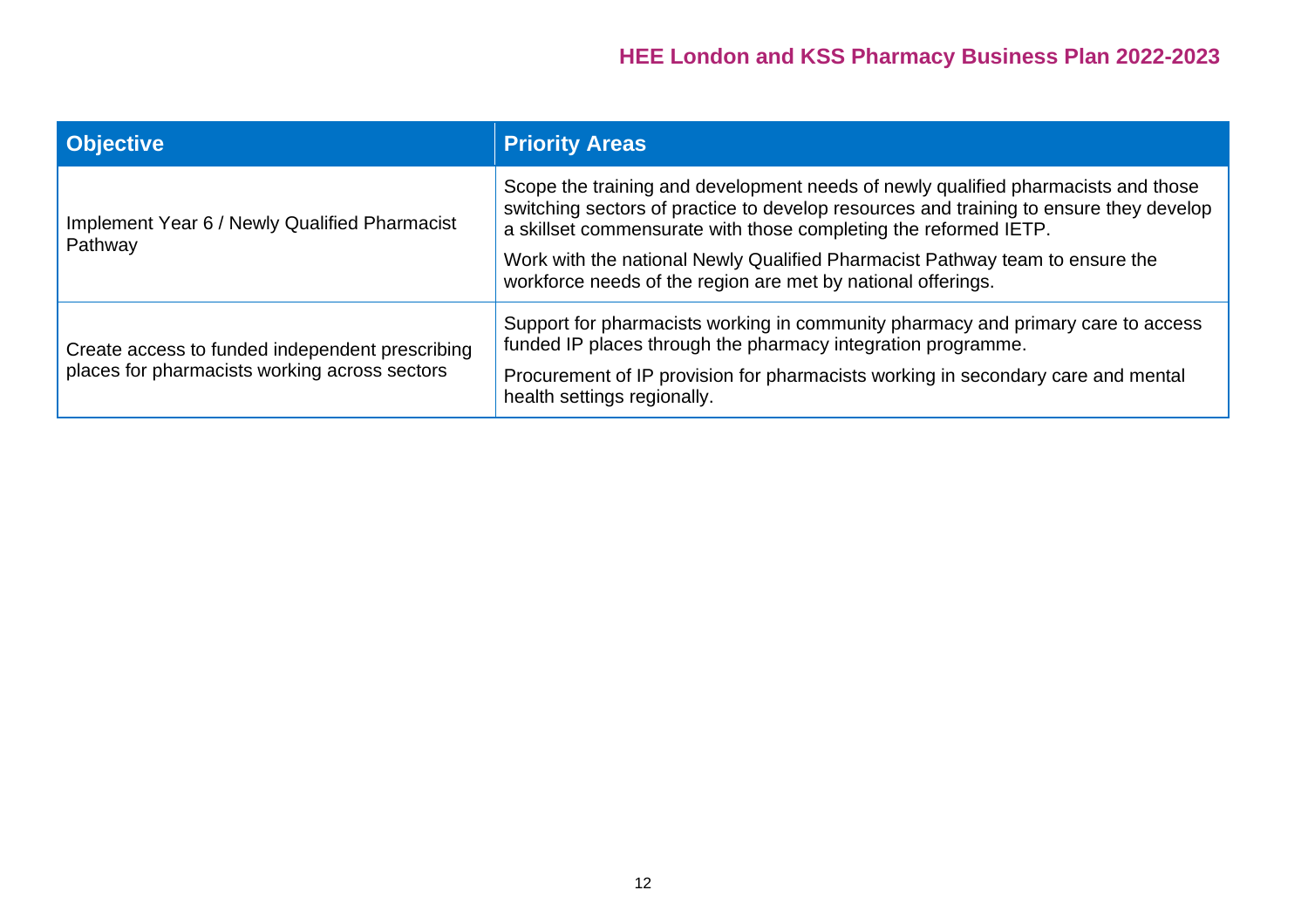#### **Pharmacy Careers**

**Goal:** Lead the National and regional Pharmacy Careers programme and work collaboratively with partners to enhance recruitment into pharmacy roles regionally, and support work underway to retain those already in the profession.

**Lead:** Shane Costigan and Helen Porter (National)

<span id="page-12-0"></span>

| <b>Objective</b>                                                                                                                                                                                                                                                                                                                                    | <b>Priority Areas</b>                                                                                                                                                                                                                                                                                                                                                                                                                                                                                                                                                                                                                                                                                                                                                                                                |
|-----------------------------------------------------------------------------------------------------------------------------------------------------------------------------------------------------------------------------------------------------------------------------------------------------------------------------------------------------|----------------------------------------------------------------------------------------------------------------------------------------------------------------------------------------------------------------------------------------------------------------------------------------------------------------------------------------------------------------------------------------------------------------------------------------------------------------------------------------------------------------------------------------------------------------------------------------------------------------------------------------------------------------------------------------------------------------------------------------------------------------------------------------------------------------------|
| Work collaboratively with system partners to<br>increase attraction into pharmacy careers. Develop<br>an evidence base to inform approaches to improve<br>retention.<br><b>Discover</b><br>pharmacy as<br>a career<br>Love science and want<br>a rewarding career?<br>Visit our new, interactive<br>careers website to<br>find out more.<br>Pharmac | Commence phase 2 development of the pharmacy careers map, to focus on<br>Pharmacy Technician careers, pharmacy careers in Mental Health and pharmacy<br>careers in Health and Justice specifically.<br>Collaboration with employers, schools, colleges, Higher Education Institutes,<br>apprenticeship leads, and system workforce leads through social media, network<br>events, careers fairs, and STEM events to promote Pharmacy careers regionally.<br>Input into the regional widening participation programmes led by Health Careers<br>Teams within and external to HEE, including participation in the regional health<br>ambassador programmes.<br>Work with workforce planning and intelligence teams to support regional pharmacy<br>partners to access up to date pharmacy workforce data and insights. |
| Widening access into the Profession                                                                                                                                                                                                                                                                                                                 | Working with the employer group to establish a pharmacist degree apprenticeship<br>implementation group to support the successful development of the apprenticeship<br>standard through consultation and into delivery.                                                                                                                                                                                                                                                                                                                                                                                                                                                                                                                                                                                              |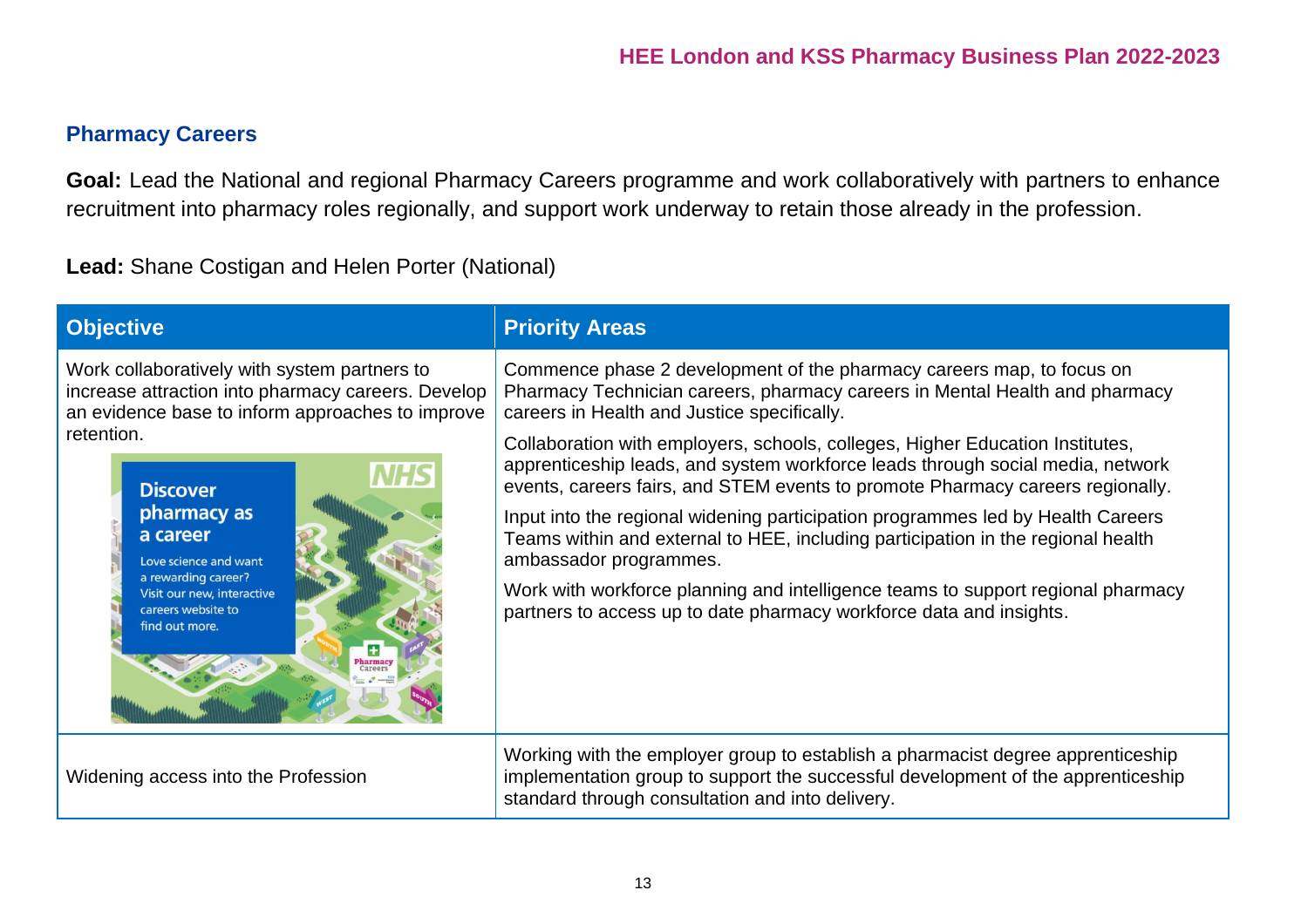#### **Mental Health, Learning Disabilities and Autism**

**Goal:** Support and enable the development of the regional pharmacy workforce to deliver mental health services, and services to people with learning disabilities and or Autism. This workstream supports HEE's regional, and national Mental Health Pharmacy programme.

#### **Lead:** Shane Costigan

<span id="page-13-1"></span><span id="page-13-0"></span>

| <b>Objective</b>                                                                                                                                                                     | <b>Priority Areas</b>                                                                                                                                                                                                                                                                                                           |
|--------------------------------------------------------------------------------------------------------------------------------------------------------------------------------------|---------------------------------------------------------------------------------------------------------------------------------------------------------------------------------------------------------------------------------------------------------------------------------------------------------------------------------|
| Support the expansion of Mental Health<br>Pharmacist posts in community mental health<br>teams and perinatal services regionally as per the<br>NHS Mental Health Implementation plan | Collaborative working with regional Mental Health Pharmacy service leads,<br>commissioners and NHS England and Improvement (NHSE/) to secure funding for,<br>and expand Pharmacist roles in mental health services regionally, as per the NHS<br>Long Term Plan ambitions forecasting tool and ICS workforce plans for 2022/23. |
| Regional participation in the nationally<br>commissioned Community Mental Health (CMHT)<br>Pharmacist education and training pathway                                                 | Launch of the education and training pathway, spring 2022.<br>Support regional stakeholders to apply for and enrol on the pathway, spring/summer<br>2022.<br>Ongoing support for regional participants on the pathway.<br>Participation in national evaluation of the education and training pathway.                           |
| <b>Publication of Mental Health Pharmacist ACP MSc</b><br>pilot evaluation                                                                                                           | Publication of evaluation report, and scoping for next steps – summer 2022                                                                                                                                                                                                                                                      |
| Learning disabilities and Autism                                                                                                                                                     | Work with the HEE Southeast Learning disabilities and autism programme to support<br>the delivery of the following regionally commissioned project: "Overcoming workforce<br>barriers to the sustainable embedding of the STOMP and STAMP programmes as<br>normal practice".                                                    |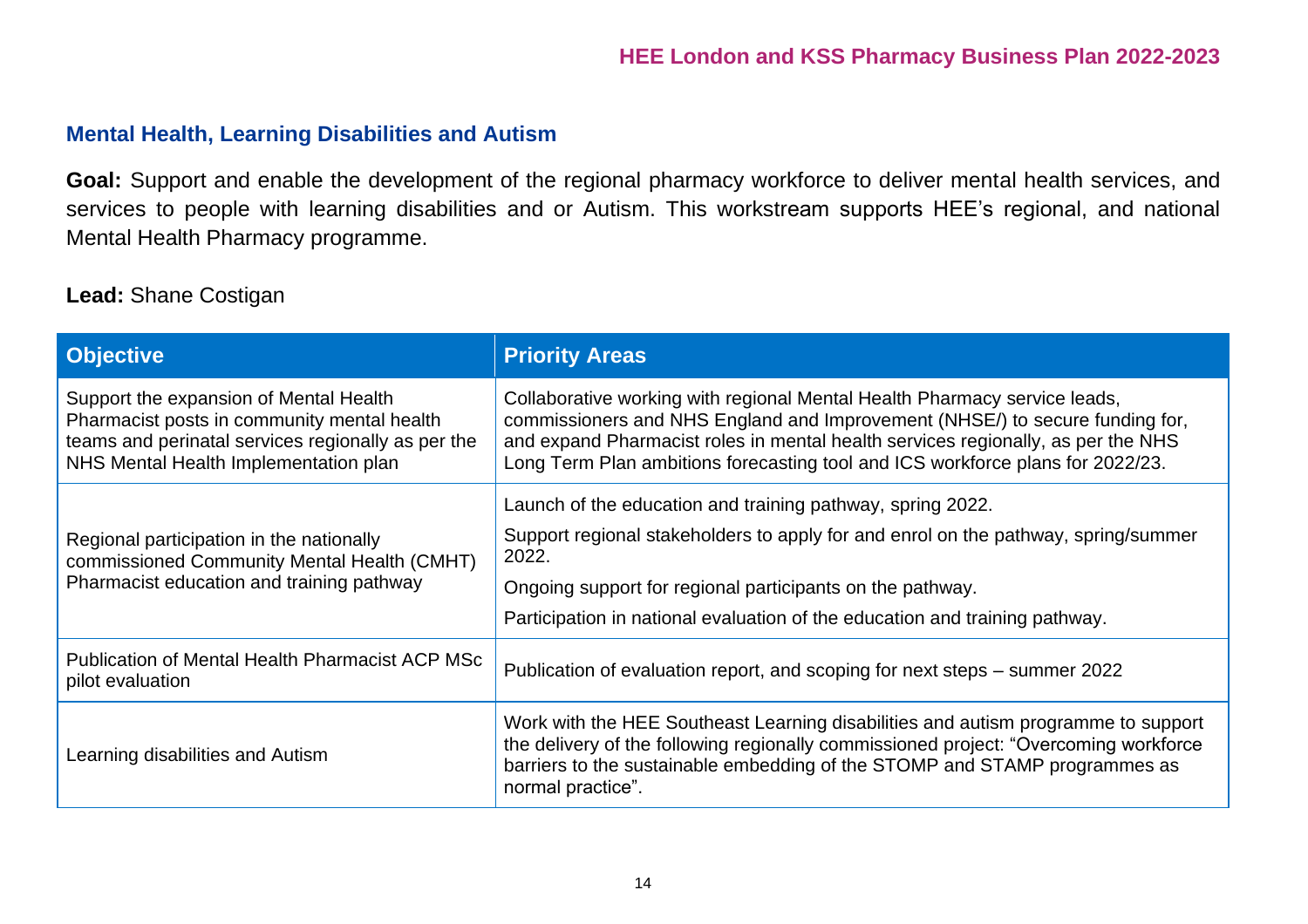#### **Advanced Practice**

**Goal:** Grow and develop the advanced practice pharmacist workforce regionally.

#### **Lead:** Shane Costigan

<span id="page-14-0"></span>

| <b>Objective</b>                                                                                                                                                                                 | <b>Priority Areas</b>                                                                                                                                                                                                                                                                     |
|--------------------------------------------------------------------------------------------------------------------------------------------------------------------------------------------------|-------------------------------------------------------------------------------------------------------------------------------------------------------------------------------------------------------------------------------------------------------------------------------------------|
| <b>Collaboration with the HEE Advanced Practice</b><br>faculties in London and the Southeast of England<br>to support the development of pharmacists<br>working at an advanced level regionally. | Supporting pharmacy teams to access Advanced Practice funding for 2022/23 in the<br>following regions.<br>London<br>Southeast of England (including Kent, Surrey, and Sussex)<br>Expansion of pharmacist trainees enrolled on regionally funded advanced practice<br>courses for 2022/23. |
| Provision of pharmacy expertise into regional<br>advanced practice faculty steering groups in<br>London and the Southeast.                                                                       | Support the development of regional multi-professional strategies for advancing<br>practice in London and the Southeast.<br>Collaboration with regional pharmacy stakeholders to establish and develop<br>pharmacist advanced practice roles within their services locally.               |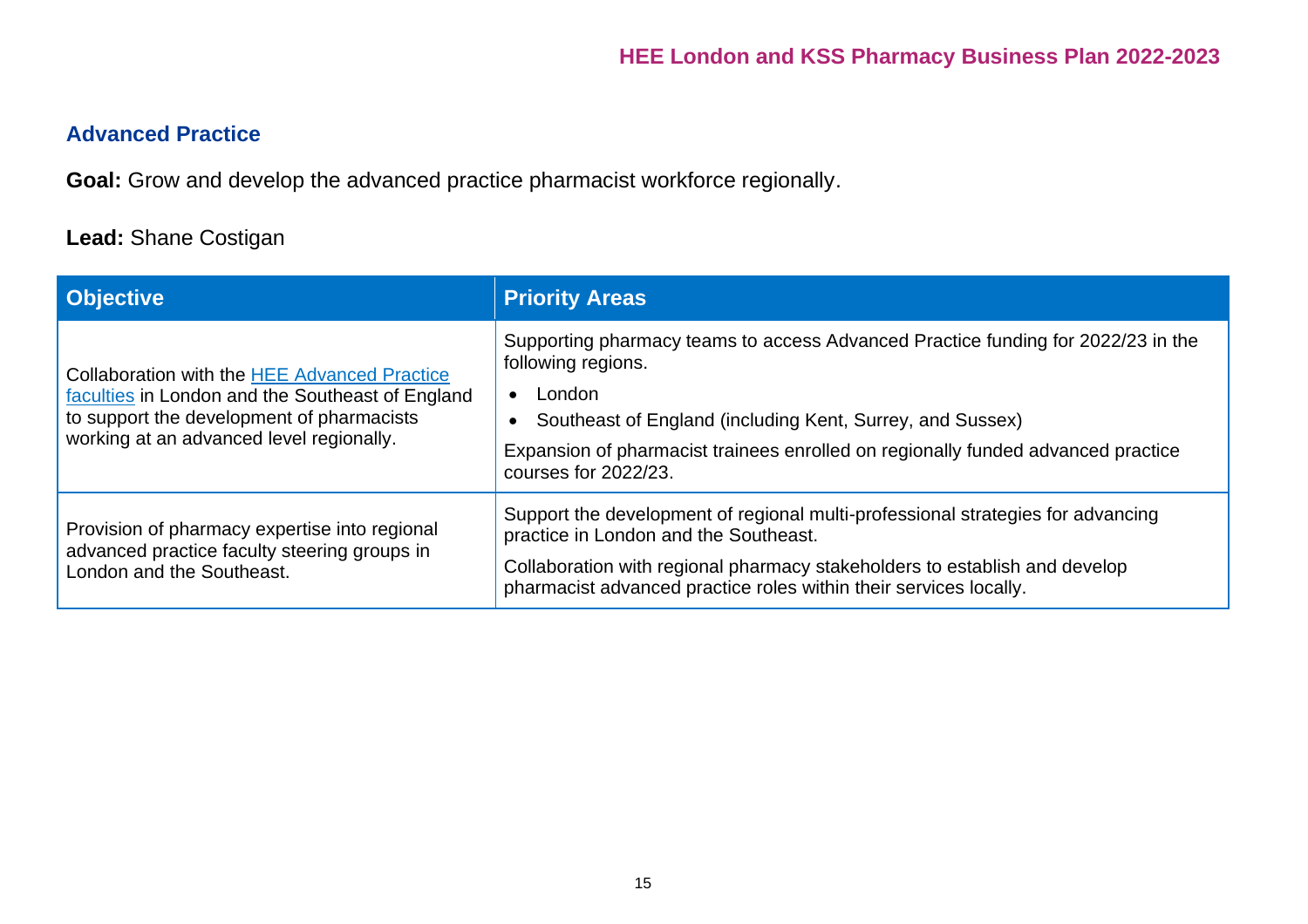# **Our Key Enablers**

#### **Business, Communications and Data Management**

**Goal:** To ensure the pharmacy team can deliver the priorities, as outlined in this plan, by providing business, governance and financial guidance and support; leading on internal and external communication tools and the management of systems and data solutions.

#### **Lead:** Wendi Lee

<span id="page-15-0"></span>

| <b>Objective</b>                                                                                 | <b>Priority Areas</b>                                                                                                                                                                                                                                                                 |
|--------------------------------------------------------------------------------------------------|---------------------------------------------------------------------------------------------------------------------------------------------------------------------------------------------------------------------------------------------------------------------------------------|
| Effective business planning to inform investment in<br>workforce development and transformation. | Liaising with stakeholders on workforce planning and input into the investment<br>planning process.<br>Manage the trainee data records within the Student Data Collection Tool to ensure<br>NHS organisations receive correct funding from HEE through the NHS Education<br>Contract. |
| Manage internal and external communications.                                                     | Streamlining and optimising communication channels to ensure maximum reach.<br>Review and update stakeholder contacts to align with emerging system structures and<br>changing scope.                                                                                                 |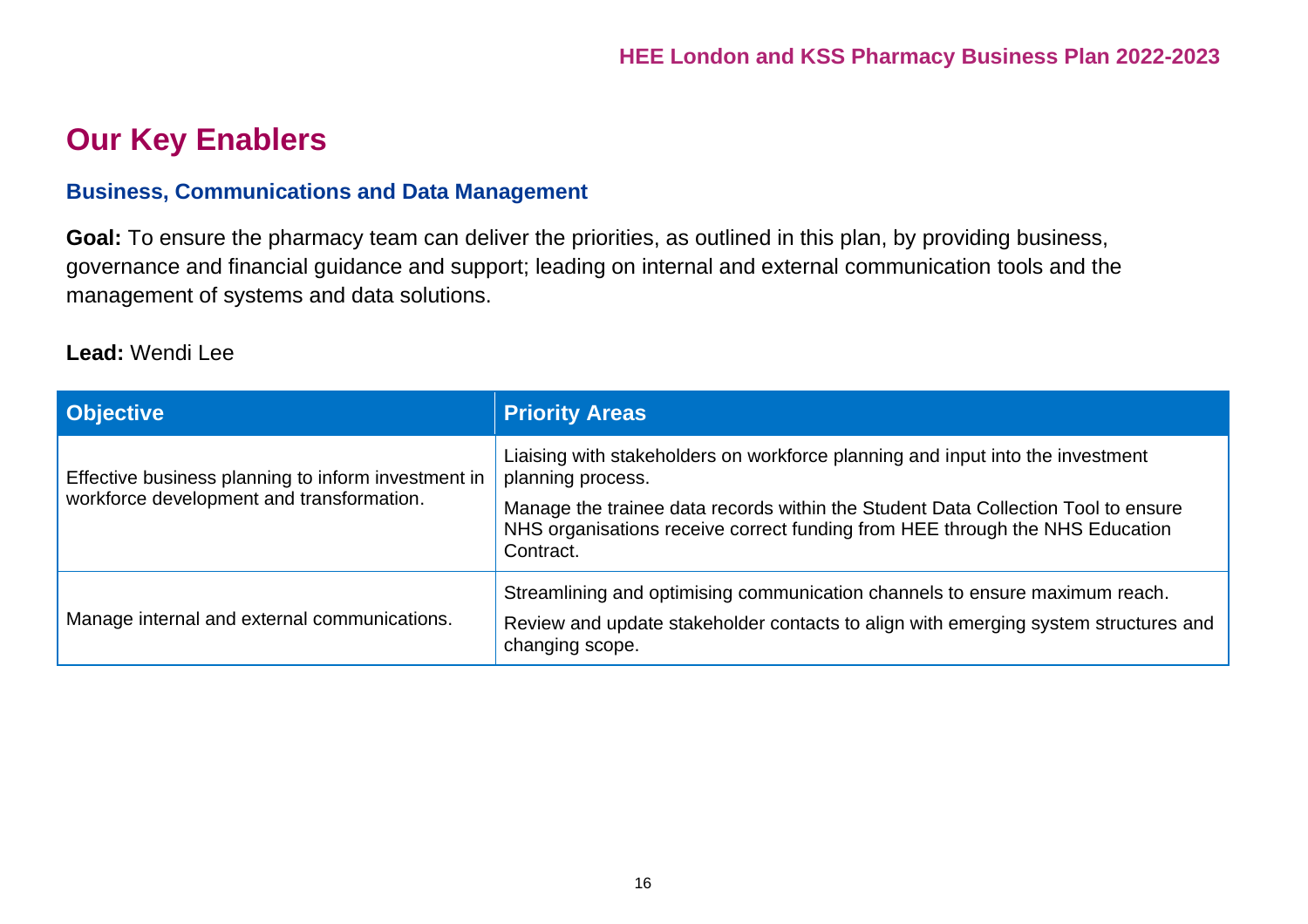<span id="page-16-0"></span>

| <b>Objective</b>                                                                                | <b>Priority Areas</b>                                                                                                                                                     |
|-------------------------------------------------------------------------------------------------|---------------------------------------------------------------------------------------------------------------------------------------------------------------------------|
| Management of systems and data.                                                                 | Design, manage and maintain regional trainee and stakeholder databases ensuring<br>the information held meets the general data protection regulations.                    |
|                                                                                                 | Ongoing review and development of current virtual learning environment (Moodle) to<br>ensure it best meets the need of our customers.                                     |
|                                                                                                 | Ensure regional requirements are considered with regards to national projects for e-<br>portfolio system and included within HEE trainee information systems and surveys. |
|                                                                                                 | Access to regional workforce data to support workforce planning and input into<br>national programmes of workforce analytics and modelling.                               |
| Provide knowledge and expertise of business<br>processes to support national programmes of work | Provide a website platform and online registration process for employers who recruit<br>via the national foundation trainee pharmacist recruitment scheme.                |
|                                                                                                 | Provide expert knowledge around pharmacy programmes data for input into national<br>data workstreams.                                                                     |
|                                                                                                 | Provide project management expertise and ongoing support for Year 5 Foundation<br>Programme workstreams.                                                                  |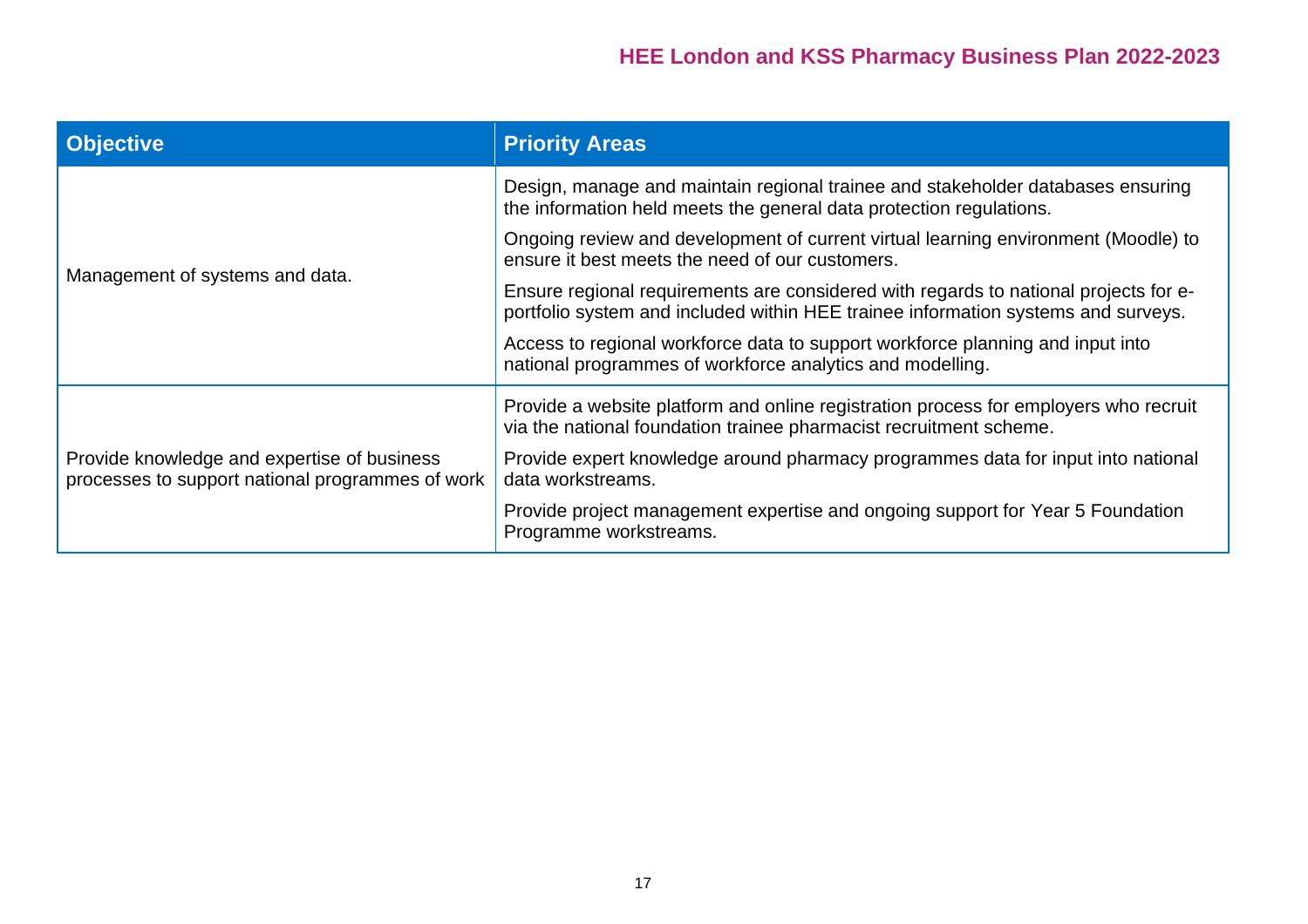#### **Quality in Education and Training**

**Goal:** Support the development of high-quality education and training for Pharmacy professionals in London and Kent, Surrey, and Sussex, aligned to the domains of the HEE quality framework.

#### **Lead:** Shane Costigan

| <b>Objective</b>                                                                                                                             | <b>Priority Areas</b>                                                                                                                                                                                                                                                                                                                             |
|----------------------------------------------------------------------------------------------------------------------------------------------|---------------------------------------------------------------------------------------------------------------------------------------------------------------------------------------------------------------------------------------------------------------------------------------------------------------------------------------------------|
| Embedding the refreshed <b>HEE Quality Framework</b><br>and Quality Strategy from 2021 across regional<br>pharmacy programmes.               | Monitoring and support for the delivery of:<br>Quality in primary care placements for Pharmacy trainees.<br>$\bullet$<br>Quality in secondary care and split placements for Pharmacy trainees<br>$\bullet$<br>Quality visits to training sites                                                                                                    |
| Provision of educational and practice supervisor<br>training for supervisors regionally.                                                     | Extension of current training provision provided by Propharmace.<br>Introduction of fast track and refresher supervisor training courses from 2022<br>onwards.                                                                                                                                                                                    |
| Development of pharmacy staff who are<br>responsible for the management of delivery of<br>training                                           | Continuation of regular educational programme director (EPD) network events as part<br>of the pharmacy technician and foundation pharmacist programmes.<br>Induction support for new EPDs, including access to orientation resources and<br>training materials<br>Provision and development of trainee support guidance.                          |
| Ensure the learner voice is heard and acted upon<br>to measure, monitor and improve the quality and<br>experience of education and training. | Delivery of the National Education and Training (NETS) survey to Pharmacy trainees<br>across programmes regionally.<br>Analysis and review of results, providing feedback to trainees and employers (via the<br>NETS reporting tool) at regular intervals across the year.<br>Supporting trainees to speak up and raise concerns in the workplace |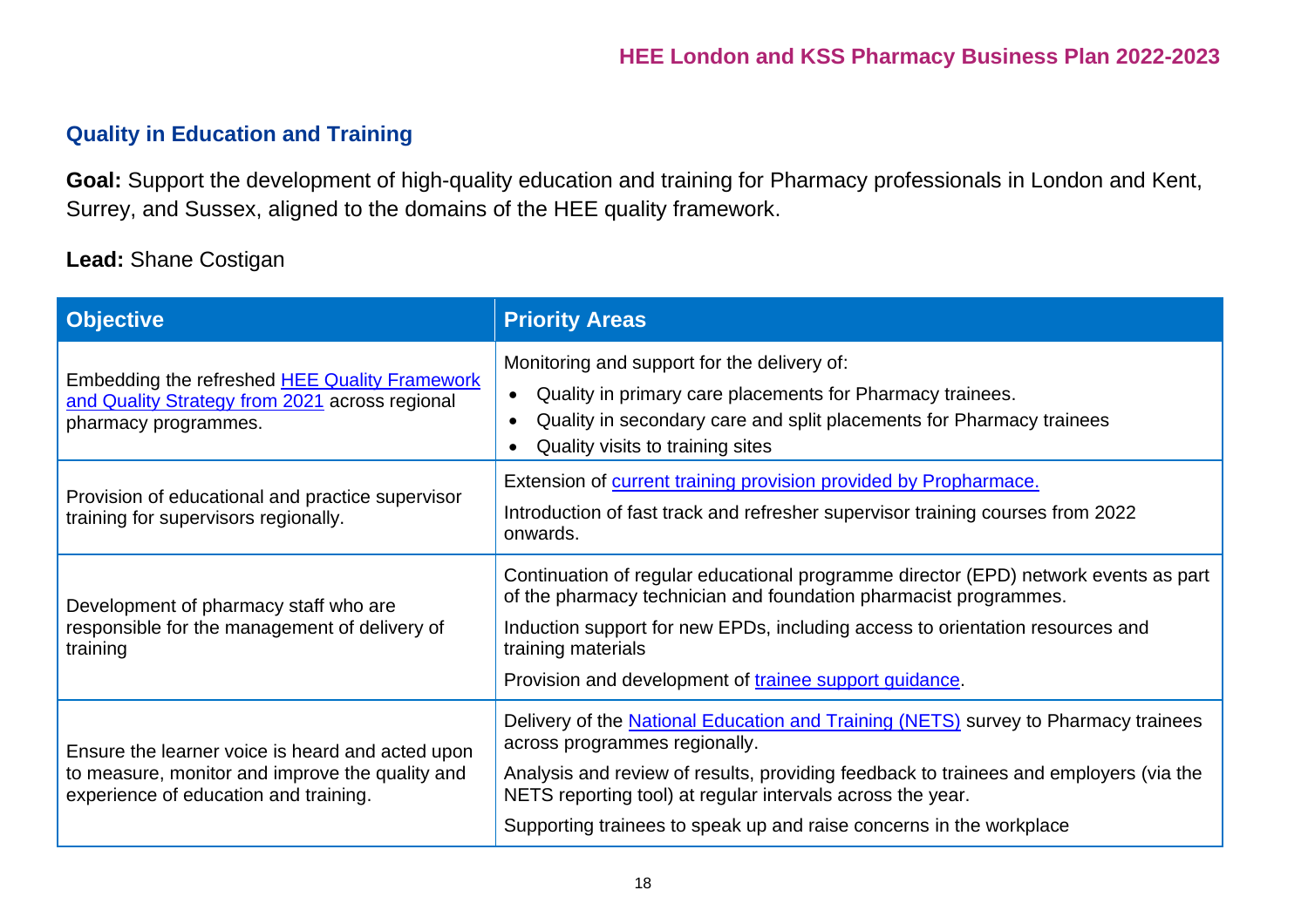#### **Workforce [transformation](https://www.hee.nhs.uk/our-work/workforce-transformation)**

**Goal:** To support pharmacy providers to innovate and transform services and deliver outcomes aligned within the NHS Long Term Plan process.

The transformation projects are driven by improving the way we recruit, retain, deploy, develop, and continue to support the healthcare workforce, to meet the growing and changing needs of local populations – ensuring high quality care for the patients of today and the future.

#### **Lead:** Fateha Al-Emran

<span id="page-18-1"></span><span id="page-18-0"></span>

| <b>Objective</b>                                                       | <b>Priority Areas</b>                                                                                                                                                     |
|------------------------------------------------------------------------|---------------------------------------------------------------------------------------------------------------------------------------------------------------------------|
| Sharing the learning from transformation projects<br>funded in 2020/21 | Share and make accessible the learning and outputs from the projects to develop an<br>evidence base to inform service developments across the region.                     |
| Support transformation projects funded in 2021/22                      | Continue to support the progress of the 2021/22 transformation projects focusing on<br>the following themes:                                                              |
|                                                                        | Mental Health, Intellectual Disabilities and Autism<br>Developing the Pharmacy Technician & Support Staff Workforce<br><b>Technology Enhanced Learning</b>                |
| Secure funding for transformation projects for<br>2022/23              | Using the lessons learnt from the last 2 years of transformation projects, initiation of<br>successful project proposals in receipt of transformation funding for 2022/23 |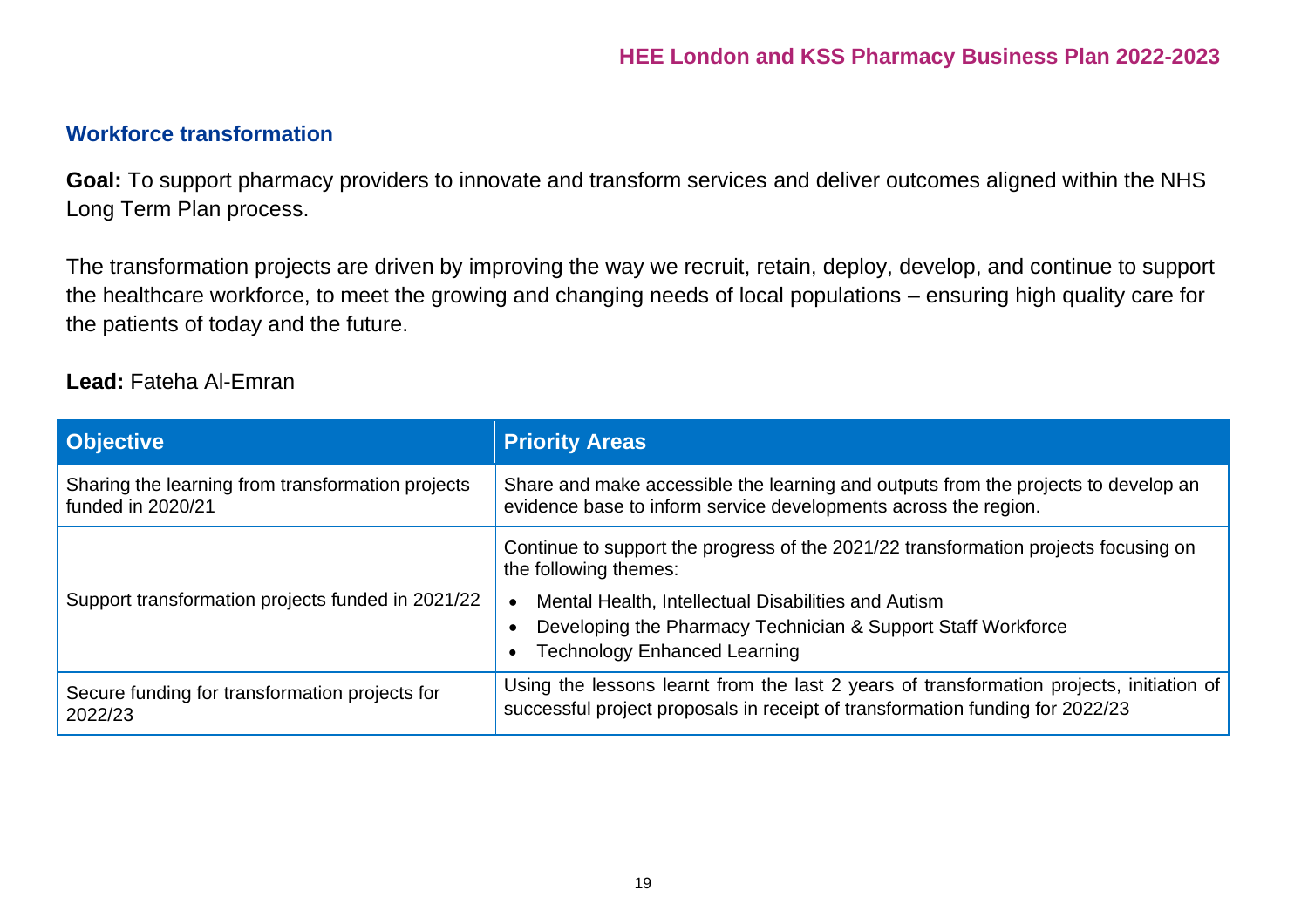#### **Best Place to Work – Being inclusive, supporting and developing our people**

**Goal:** To support the development of our team to ensure we remain effective together and continue to work to enhance the experience of staff at work, so they can better support the pharmacy workforce.

#### **Lead:** Helen Porter

| <b>Objective</b>                                                                                                                                                      | <b>Priority Area</b>                                                                                                                                                                                                                                                                                                                                                                                                                                                                                                                                                                |
|-----------------------------------------------------------------------------------------------------------------------------------------------------------------------|-------------------------------------------------------------------------------------------------------------------------------------------------------------------------------------------------------------------------------------------------------------------------------------------------------------------------------------------------------------------------------------------------------------------------------------------------------------------------------------------------------------------------------------------------------------------------------------|
| To understand how diversity impacts our role and<br>take active steps to ensure we create an inclusive<br>culture to support our staff, trainees, and<br>supervisors. | Supported by the regional Equality, Diversity, and Inclusion (EDI) lead to undertake a<br>self-assessment to understand the culture within the LaSE team and make<br>improvements to any areas that need addressing.<br>Support trainees and supervisors by:<br>Signposting to resources and increasing awareness of EDI<br>Review current trainee programmes and make additions to include a more<br>inclusive curriculum<br>• Foster a culture of inclusion within the region through network events<br>Work towards securing an EDI fellow within the team to undertake research |
| Develop and optimise how we work together as we<br>formally transition to hybrid working and undergo a<br>period of organisational change.                            | Reflect on the impact of change, our role in managing ourselves and supporting others<br>through change, and explore the impact and suitability of different change<br>management approaches<br>Explore ways to build and maintain our own resilience                                                                                                                                                                                                                                                                                                                               |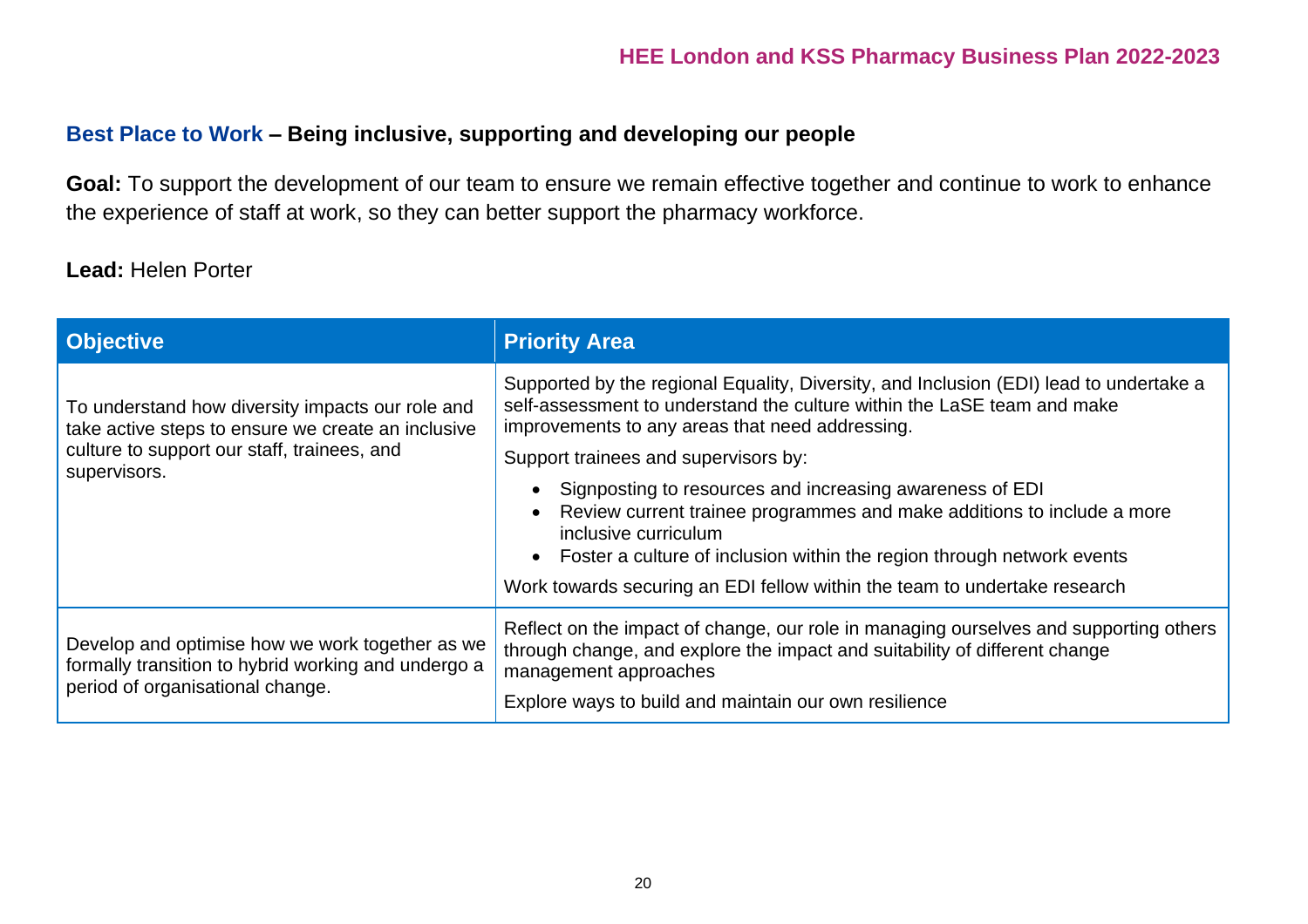#### <span id="page-20-0"></span>**Appendix One: Governance – How our programmes of work are structured.**